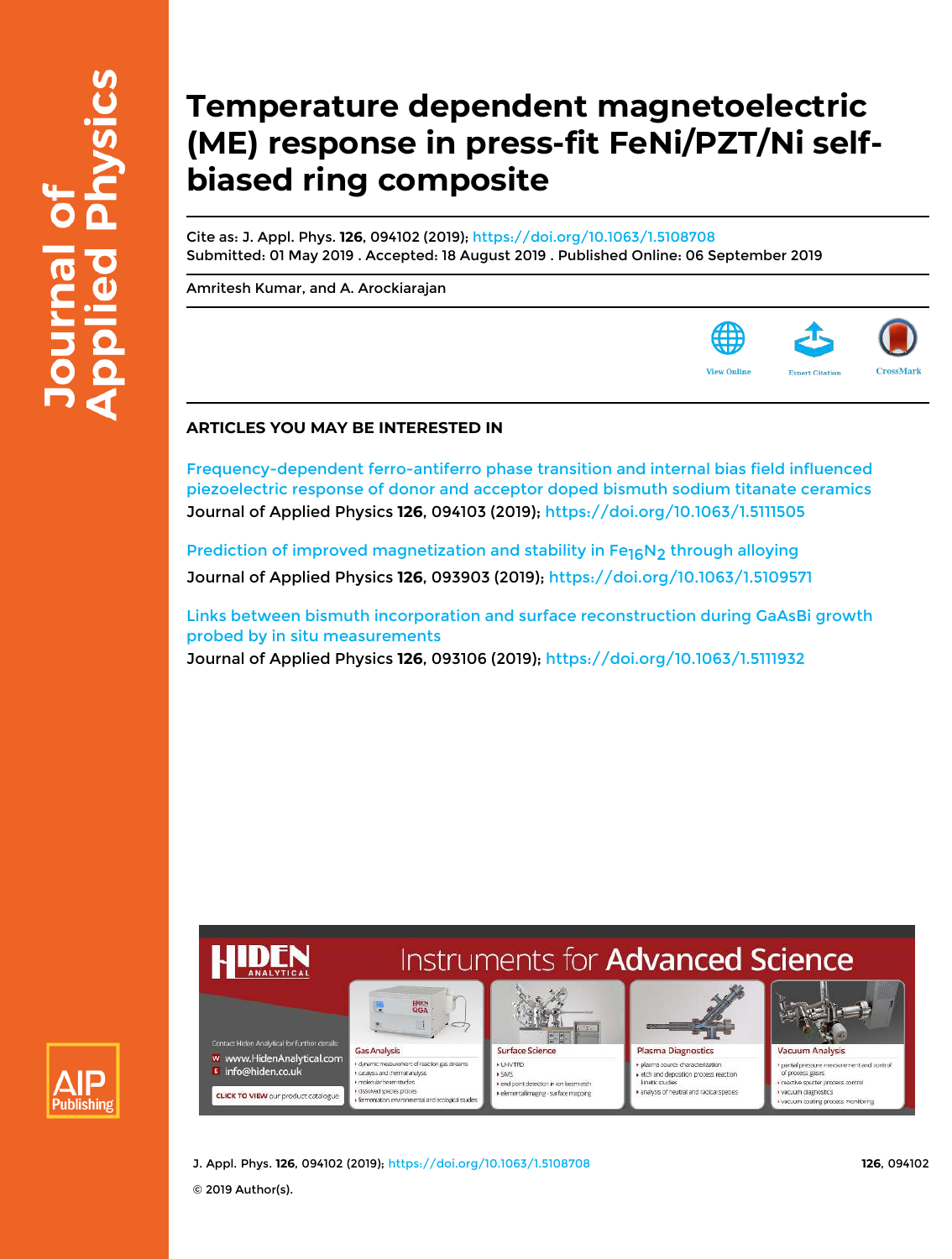## Temperature dependent magnetoelectric (ME) response in press-fit FeNi/PZT/Ni self-biased ring composite

Cite as: J. Appl. Phys. 126, 094102 (2019); doi: 10.1063/1.5108708 Submitted: 1 May 2019 · Accepted: 18 August 2019 · Published Online: 6 September 2019



Amritesh Kumar and A. Arockiarajan<sup>a)</sup>

## AFFILIATIONS

Department of Applied Mechanics, Indian Institute of Technology Madras, Chennai 600036, India

a)Electronic mail: aarajan@iitm.ac.in

## **ABSTRACT**

Magnetoelectric (ME) composites exhibit the magnetoelectric effect, which is a coupling phenomenon resulting from the interaction between the magnetostrictive and piezoelectric phases. This makes ME composites useful as multifunctional devices in a variety of applications. In this work, a press-fit epoxy-free nested ring structured ME composite has been fabricated, in which nickel and FeNi form the magnetostrictive phase and PZT-5A constitutes the piezoelectric phase. To conduct a comparative study, epoxy bonded conventional bilayered and trilayered ME composites of the same material constituents and similar volume fractions have also been made. Magnetostriction measurements are done on individual magnetostrictive materials at varying temperatures in longitudinal and transverse directions. Measurement of the ME coefficient is done on all the prepared composites and their relative response at elevated temperatures is presented. Self-biased behavior of the ME composites resulting out of the applied prestress is also captured. A 2D hysteretic model including the temperature and prestress effects that can capture the behavior of epoxy-free ring composites has also been formulated. The results from the model are in agreement with the experimental results at all the temperatures. The obtained experimental results highlight the suitability of epoxy-free ring composites to be used in high temperature microdevices.

*Published under license by AIP Publishing.* https://doi.org/10.1063/1.5108708

## I. INTRODUCTION

Multiferroics are the materials that possess two or more ferroic orders (ferroelectric, ferromagnetic, and ferroelastic), the coupling interaction between which leads to product properties. The magnetoelectric (ME) effect is one such property that arises out of the coupling interaction between ferroelectric and ferromagnetic orders. The ME effect is the emergence of the electric polarization P on the application of a magnetic field H (direct ME effect) or the emergence of the magnetization M on the application of an electric field E (indirect ME effect). $\frac{1}{1}$  Certain single phase materials show the ME effect as an innate response at low temperatures but a single phase material depicting significant coupling at room temperature is yet to be found. This restricts their applications for practical purposes. This has stimulated researchers to develop multiphase materials like magneto-electric composites. ME composites being multifunctional devices find a wide variety of applications in the form of transducers, sensors, actuators, and energy

harvesters<sup>2-5</sup> along with recent biomedical applications.<sup>6</sup> Since the ME effect arises due to strain-mediated coupling, the efficiency of strain transfer from the magnetostrictive material to the piezoelectric material is crucial. The degree of ME effect observed is captured by the introduction of a magneto-electric coefficient often abbreviated as  $\alpha$ . Mathematically, the ME coefficient for direct ME effect is given as  $\alpha = \partial P/\partial H$ , i.e., change in electric polarization **P** per unit change in magnetic field H. The major part of the research in this field deals with the observation and optimization of this ME coefficient. The three broad configurations of bulk ME composites under interest have been 0–3 particulate composite, 1–3 rod composite and 2–2 laminate composite, of which 2–2 laminate composites have been shown to display a giant ME coefficient.<sup>7,8</sup>

Though significant values of the ME coefficient have been obtained from layered composites, the need for a bias field to obtain the ME effect poses a limitation on their use in microdevices. This has led researchers to explore ME composites that could show the ME effect on excitation only by a small ac field (even in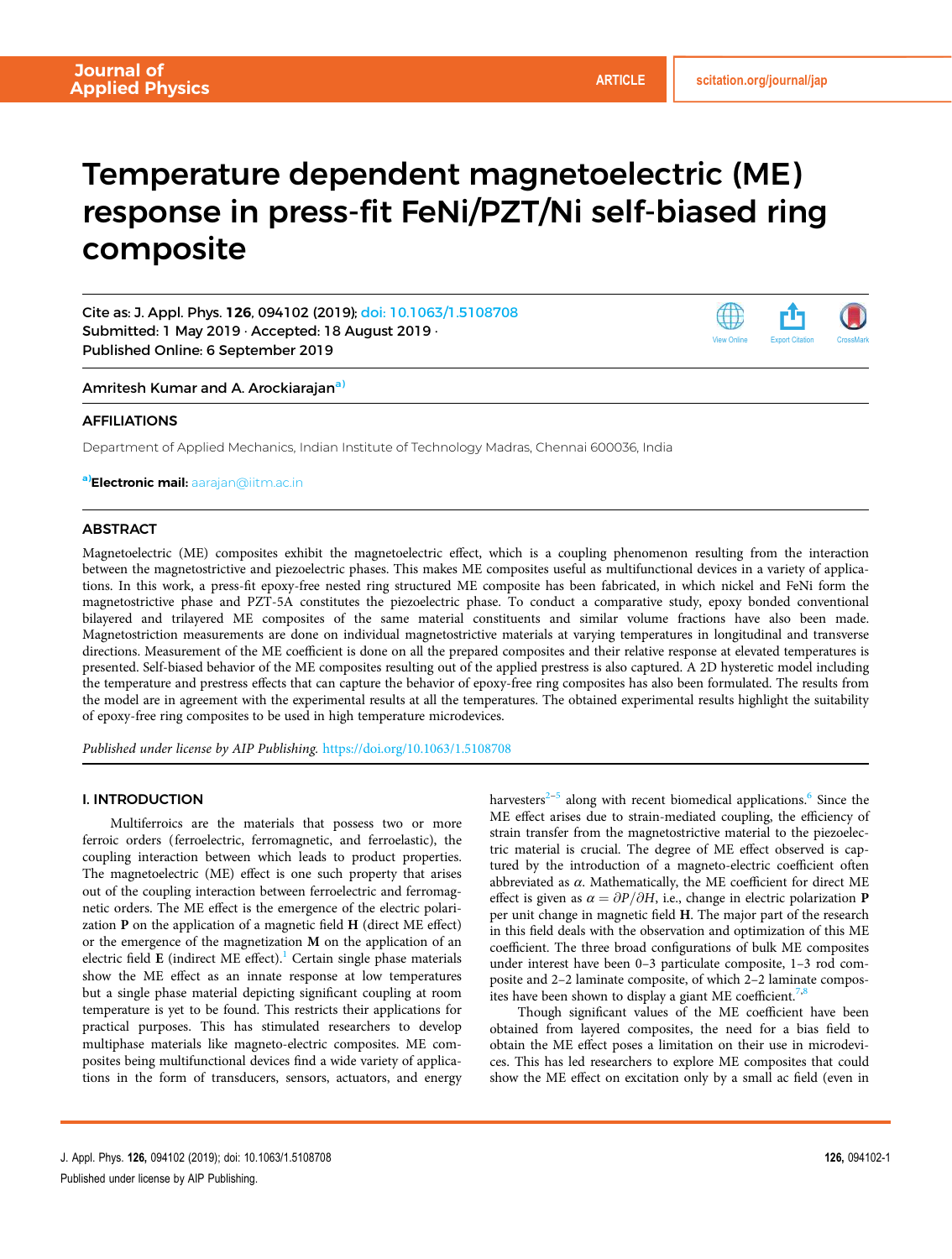the absence of bias field), which is termed as self-biased behavior. Self-biased behavior was seen in functionally graded ferromagnetic Ni-Metglas/PZT composite,<sup>9</sup> Ni<sub>1-x</sub>Zn<sub>x</sub>Fe<sub>2</sub>O<sub>4</sub> (NZFO)/PZT composite,<sup>10</sup> Sm doped ferrite  $Ni_{1-x}Zn_{x}Sm_{0.02}Fe_{1.98}O_4/Pb(Zr, Ti)O_3$ composite,<sup>11</sup> and SFO/Metglas/PZT.<sup>12</sup> Self-biased character obtained by the Ni/PMT composite marked the development of a single phased ferromagnetic material composed (unlike functionally graded ferromagnetic materials) self-biased ME composite.<sup>13</sup> In the later developments, such behavior was also seen in two-phased SmFe<sub>2</sub>/PZT,<sup>14</sup> trilayered SmFe<sub>2</sub>/PZT/SmFe<sub>2</sub>,<sup>15</sup> NKNLS-NZF/Ni, and NKNLS-NZF/Ni/NKNLS-NZF composites.<sup>16</sup> All the above works involved the use of layered composite with different layers being attached by means of an epoxy material. Though some works have focused on the interface effects in ME composites,<sup>17,18</sup> but consistent efforts have been made to prepare epoxy-free ME composites. In order to obtain a better strain-mediated coupling behavior, an attempt to fabricate an epoxy-free self-biased ME composite was done by making NCZF/PMN-PT/NCZF layered composite prepared by the cofiring method.<sup>19</sup> Though this method provided advantages like bulk manufacturing and low cost production, this also posed certain problems in the form of mismatch of thermal expansion and different expansion rates. Pan *et al.* fabricated epoxy-free cylindrical Ni/PZT bilayered and Ni/PZT/Ni trilayered composites by the electrodeposition method.<sup>20,21</sup> A better response as compared to layered composites was reported but no self-biased behavior was obtained. Jing *et al.* prepared FeNi/PZT/Ni three phased press-fit embedded structured ME composite which apart from being epoxy-free also showed self-biased behavior. $^{22}$  To enhance the flexibility of application of ME composites, their performance at elevated temperatures becomes crucial. A survey of the plethora of the research work conducted in this regard reveals the absence of any temperature dependent study on the performance of such self-biased composites.

Delving into the modeling aspect, Carman and Mitrovic<sup>23</sup> first presented a 1D constitutive model for a magnetostrictive material including the effects of prestress. The model was compared with the experimental values of Terfenol- $D<sup>24</sup>$  and could predict the behavior at lower fields but was unable to capture the saturation behavior. Later, efforts were made to combine the constitutive relations obtained from phenomenological and micromechanical approaches and model the behavior of 1–3 magnetostrictive composite based on a concentric cylinder model.<sup>25</sup> This 2D model could predict the magnetostrictive behavior by taking into account the prestress but showed the same level of saturation for any given prestress. Further, three constitutive models in the form of SS (Standard Square) model, HT (Hyperbolic Tangent) model, and DDS (Density of Domain Switching) model were proposed.<sup>26</sup> The SS model could not predict the magnetostrictive behavior apart from lower fields while the HT model and the DDS model overpredicted and underpredicted the saturation behavior, respectively. Zheng-Liu gave a classical model by splitting the strain caused due to prestress into a linear and a nonlinear part. $27$  For the simplification of the model, the nonlinear part was linearized by the introduction of a flexibility tensor with the limitation of application to low prestress values. The model showed good adherence to the experimental results with the stated limitation. This limitation was revoked in a revised 1D model<sup>28</sup> in which the nonlinear part of the

strain occurring due to prestress was accounted by assuming a hyperbolic tangent function. This 1D model could predict the magnetostrictive behavior for any applied prestress at any field. This 1D model was further extended to incorporate the temperature effects by introducing the variation of saturation magnetization with temperature.<sup>29</sup> The model showed good results for Terfenol-D rods at temperatures of 20 $^{\circ}$ C and 70 $^{\circ}$ C. A similar 1D model as for giant magnetostrictive material was also developed for soft ferromagnetic materials without including the temperature effects. $30$ 

Further developments led to a 1D hysteretic model<sup>31</sup> for magnetostrictive material wherein the total strain and magnetic field strength were decomposed into reversible and irreversible parts. Thereafter, analogous to the plasticity theory, the irreversible quantities served as the internal variables for the model. The model captured the hysteretic behavior to a great extent for Terfenol-D. An even more sophisticated 1D hysteretic model<sup>32</sup> taking into account the temperature and prestress effects was presented by incorporating the eddy current losses effects. The model calculated the effective field reaching the magnetostrictive sample and predicted close to accurate results for 1D Terfenol-D rods. Later, a 1D anhysteretic model<sup>33</sup> was developed by using the Jiles strain-magnetization relation. The total field was calculated by taking into account the temperature and prestress effects and the model predicted acceptable results at room temperature but showed major deviations at higher temperatures. Zhang et al.<sup>34</sup> proposed a different nonlinear function to approximate the nonlinear part of the strain coming from prestress. In this model, a different function in the form of  $f(x) = (2/\pi) \arctan(x)$  was used in place of conventionally used Langevin or Hyperbolic tangent function. Along with closely matching with the experimental results, this model also overcame the limitation of using two constitutive models for compressive and tensile stress posed by the classical Zheng-Liu model. In the recent development, a 1D hysteretic model<sup>35</sup> including the temperature and prestress effects incorporating the eddy current loss effect was given to predict the behavior of the magnetostrictive material at static and dynamic frequency. The model result showed very good agreement with the experimental results. A finite element approach to capture the ME response of the layered Terfenol-D/PZT has been done and the results were found to be reasonably agreeable.<sup>36</sup> A vivid exploration of research in this field reveals that most of the developed models are one dimensional. Thus, there is absence of a single 2D hysteretic model that captures the temperature and prestress effects.

In this work, epoxy-free press-fit nested ring structured selfbiased ME composite along with conventional epoxy bonded bilayered and trilayered ME composite have been fabricated. Experiments have been conducted at varying temperatures to find the temperature dependence of magnetostriction of individual magnetostrictive materials and the ME coefficient of the prepared ME composites of different configurations. A comparative study of the performance of the epoxy-free ring composite with respect to the epoxy bonded composites at elevated temperatures has been done. A 2D thermodynamically consistent hysteretic phenomenological composite model taking into account the effects of temperature and prestress to predict the behavior of the ring composite at elevated temperatures has been formulated. The derived constitutive relation encapsulates the nonlinear behavior of the magnetostrictive phase,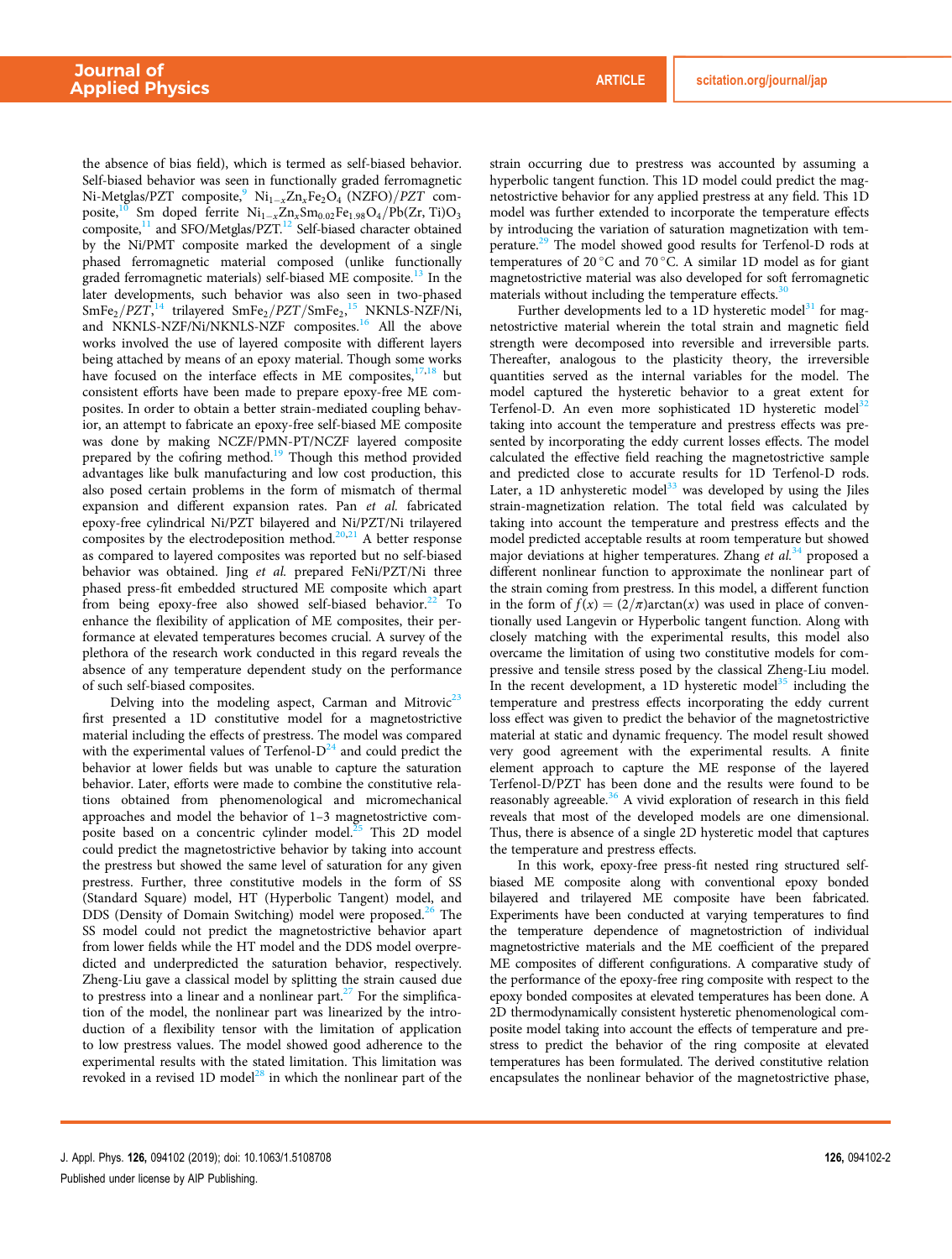whereas for piezoelectric material, linear behavior has been considered. The temperature dependent self-biased behavior has been accounted by the introduction of appropriate material parameters.

## II. EXPERIMENTAL DESCRIPTION

Experiments are conducted to understand the response of the epoxy-free ring structured ME composite under varying magnetic fields at elevated temperatures. Subsection II A describes the setup used for magnetostriction measurement of the individual constituent of the ME sample. Subsection II B highlights the sample preparation process. Subsection II C provides the detailed description of the measurement of the magnetoelectric coefficient  $(\alpha_{ME})$ . Also, since this work aims to do a comparative study of the performance of epoxy-free composites as opposed to conventional epoxy bonded layered composites, a brief idea about the preparation and testing of epoxy bonded layered composites is also presented.

#### A. Magnetostriction measurement

In order to study and understand the behavior of the ME composites, magnetostriction measurements have been done on individual magnetostrictive components (nickel and FeNi). The experimental setup employed for this measurement has been shown in Fig.  $1(a)$ . For the purpose of clarity, a schematic of the setup has also been presented in Fig.  $1(b)$ . An electromagnet (GMW5403) having pole diameter of 36 mm is used to provide the magnetic field. The electromagnet is driven by a bipolar power supply setup. This setup consists of a master (KEPCO-BOP 20-20DL) and a slave (KEPCO-BOP 20-20DL) supply connected in series. The electrical DC signal is provided by a function generator (Tektronix AFG3022C). The field between the poles is measured by a hall probe that is connected to a gaussmeter (F.W.BELL 6010). The sample is held between the poles of the electromagnet by a sample holder. In order to conduct the experiment at different temperatures, the sample is placed inside a specially designed thermal chamber. The thermal chamber is fabricated of stainless steel (GRADE304) and has a thick glass wool coating on the inside and

the outside to provide good thermal insulation. Temperature inside the chamber is elevated by heater rods enclosed in aluminum plates on the top and bottom of the chamber. The power input to the rods is controlled by means of a PID controller (PFU400). A K-type thermocouple is used to monitor the temperature inside the chamber. A strain gauge (FLGB-02-11,A403011,TOKYO Sokki Kenkyujo Co. Ltd.), which is glued on the surface of the sample, is connected to strain gauge indicator (SYSCON-5CH) that displays the magnetostrictive strain. Therefore, longitudinal and transverse strains are obtained. Samples used for this measurement are of dimensions of  $15 \times 15 \times 1$  mm<sup>3</sup>. This entire setup is placed on a vibration isolation table (SANDVIC COMPONENTS) to restrict the unwanted vibrations from reaching the setup. To keep the temperature of electromagnet within safe limits, a water based cooling system in the form of a chiller is connected.

#### B. Fabrication of ME sample

The magnetoelectric sample comprises of three constituent parts in the form of a Ni ring, a PZT-5A ring, and a FeNi disc. Here, a Ni ring and a FeNi disc act as magnetostrictive materials, whereas the PZT-5A ceramic forms the piezoelectric part in the ME sample. Among the two magnetostrictive materials, nickel shows negative magnetostriction, whereas FeNi shows positive magnetostriction. Therefore, nickel forms the outer layer, whereas FeNi forms the inner layer of the ME sample. PZT remains sandwiched between the two magnetostrictive layers, thereby taking strain from both sides as is clear from Fig.  $4(a)$ . A press-fit nested ring structure is formed by embedding one component into the other. The dimensions of the respective samples have been provided in Table I. As is evident from the dimensions, the diameter of FeNi disc is slightly greater than the inner diameter of PZT ring, which enables it to form a tight fit by pressing it into the PZT ring. Similarly, the outer diameter of PZT ring is slightly greater than the inner diameter of nickel ring. So, FeNi/PZT assembly is pressed into the nickel ring, thus forming the ME composite. The top and the bottom face of PZT are silver plated, thereby forming two electrodes. For a comparative study, Ni/PZT and FeNi/PZT epoxy



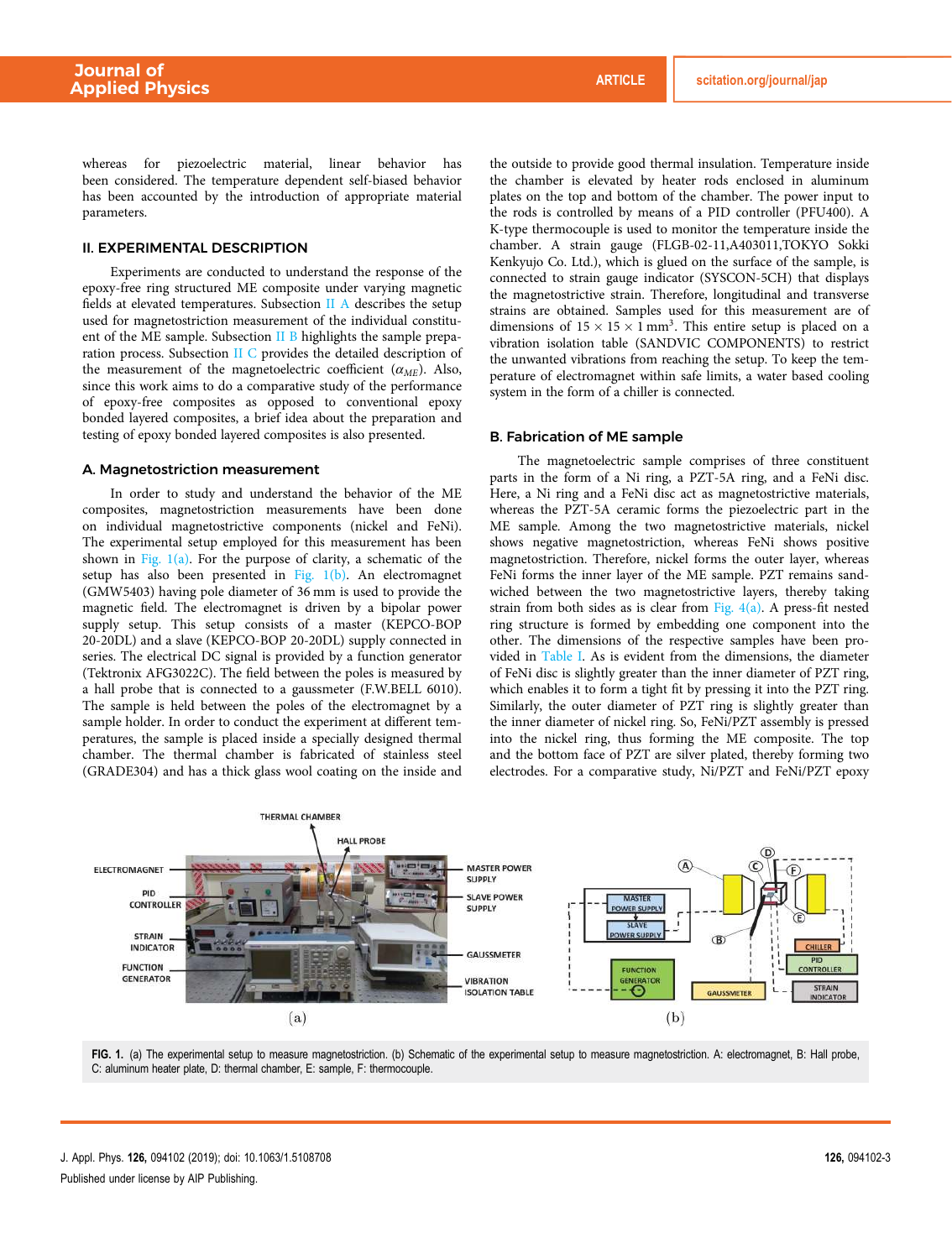|  |  |  |  | <b>TABLE I.</b> Sample dimensions of constituents of ring composite. |  |  |  |
|--|--|--|--|----------------------------------------------------------------------|--|--|--|
|--|--|--|--|----------------------------------------------------------------------|--|--|--|

| Constituent | Inner diameter<br>(mm) | Outer diameter<br>(mm) | Thickness<br>(mm) |
|-------------|------------------------|------------------------|-------------------|
| FeNi disc   | $\cdots$               | 8.05                   |                   |
| PZT-5A ring | 8                      | 20.05                  |                   |
| Ni ring     | 20                     | 28                     |                   |

bilayered as well as Ni/PZT/Ni and FeNi/PZT/FeNi epoxy trilayered composites of similar volume fractions as of epoxy-free ring composite are prepared. These bilayered and trilayered ME composites are prepared in the conventional manner by the vacuum bagging technique in which an epoxy binds the magnetostrictive and piezoelectric layers and the composite is left in vacuum for 24 h to cure. Magnetostrictive materials (FeNi and Ni) and piezoelectric ceramics used in epoxy bonded composite have dimensions of  $15 \times 15 \times 1$  mm<sup>3</sup>. The fabricated ring and epoxy bonded composite have been shown in Fig. 2.

## C. Measurement of ME coefficient

For the measurement of the ME coefficient, a similar set up as described in the Subsection II A is used. Figure 3 shows the setup used for ME measurement along with the schematic of the same. Input signals for both the ac and dc fields are generated by the function generator. A sinusoidal AC signal at a constant frequency of 1 kHz is amplified by an amplifier (KEPCO, BOP 36-6DL). Since the voltage generated across the piezoelectric material needs to be measured, the sample electrodes are connected to a lock-in-amplifier (DSP7265). The measurement of the ME coefficient is done for epoxy-free ring composite as well as bilayered and trilayered epoxy bonded composite and a comparison is done later on.

## III. FORMULATION OF THEORETICAL MODEL

This section presents the determination of the temperature dependent two dimensional hysteretic response by means of a thermodynamically consistent model including the effects of prestress. The differential of the total internal energy density function can be expressed as $32$ 

$$
dU = TdS + \sigma_{ij}d\varepsilon_{ij} - \mu_o M_k dH_k.
$$
 (1)

Here,  $\mu_o = 4\pi \times 10^{-7}$  is the permeability of free space,  $H_k$  and  $M_k$ are the components of the magnetic field vector and magnetization vector, respectively, *S* is the entropy and *T* is the absolute temperature. The expression for the total Gibb's free energy for this system is given as

$$
G(\sigma_{ij}, M_k, T) = U - TS - \sigma_{ij}\varepsilon_{ij} + \mu_o M_k H_k.
$$
 (2)

Therefore, the total differential of Gibb's free energy after substitution of  $(1)$  can be written as

$$
dG = -SdT - \varepsilon_{ij}d\sigma_{ij} + \mu_o H_k dM_k. \tag{3}
$$

From the standard relations of thermodynamics<sup>25</sup> we have

$$
\varepsilon_{ij} = -\frac{\partial G}{\partial \sigma_{ij}}, \quad \mu_o H_k = \frac{\partial G}{\partial M_k}.
$$
 (4)

Now, in order to obtain the relations in polynomial form we expand the above expressions in the form of a Taylor series taking variables as stress, magnetization, and temperature. The reference point for the expansion is taken as  $(\sigma_{ij}, M_k, T) = (0, 0, T_r)$ , where  $T_r$  is the spin reorientation temperature of the magnetostrictive material. The expansions are given as follows:

$$
\varepsilon_{ij} = -\frac{\partial^2 G}{\partial \sigma_{ij} \partial \sigma_{kl}} \sigma_{kl} - \frac{1}{2} \frac{\partial^3 G}{\partial \sigma_{ij} \partial \sigma_{kl} \partial \sigma_{mn}} \sigma_{kl} \sigma_{mn} + \cdots \n- \frac{1}{2} \left( \frac{\partial^3 G}{\partial \sigma_{ij} \partial M_k \partial M_l} + \frac{\partial^4 G}{\partial \sigma_{ij} \partial \sigma_{mn} \partial M_k \partial M_l} \sigma_{mn} + \cdots \right) M_k M_l \n- \frac{\partial^2 G}{\partial T \partial \sigma_{ij}} \Delta T - \frac{1}{2} \frac{\partial^4 G}{\partial T \partial \sigma_{ij} \partial M_k \partial M_l} \Delta T M_k M_l,
$$
\n(5)

$$
\mu_{o}H_{k} = \frac{\partial^{2}G}{\partial M_{k}\partial M_{l}}M_{l} + \frac{1}{3!}\frac{\partial^{4}G}{\partial M_{K}\partial M_{l}\partial M_{l}\partial M_{j}}M_{l}M_{i}M_{j} \n+ \cdots + \left(\frac{\partial^{3}G}{\partial \sigma_{ij}\partial M_{k}\partial M_{l}}\sigma_{ij} + \frac{1}{2}\frac{\partial^{4}G}{\partial \sigma_{ij}\partial \sigma_{mn}\partial M_{k}\partial M_{l}}\sigma_{ij}\sigma_{mn} + \cdots\right)M_{l} \n+ \frac{\partial^{3}G}{\partial T\partial M_{k}\partial M_{l}}\Delta TM_{k} + \cdots + \frac{\partial^{4}G}{\partial T\partial \sigma_{ij}\partial M_{k}\partial M_{l}}\Delta T\sigma_{ij}M_{k}.
$$
\n(6)

Here,  $\Delta T = T - T_r$  and  $T_r = 0$ °C. To enlighten the physical meaning of the partial derivatives in the above expansions, they are



FIG. 2. (a) Fabricated epoxy-free ring composite. (b) Epoxy bonded bilayered and trilayered composite.

J. Appl. Phys. 126, 094102 (2019); doi: 10.1063/1.5108708 126, 094102-4 Published under license by AIP Publishing.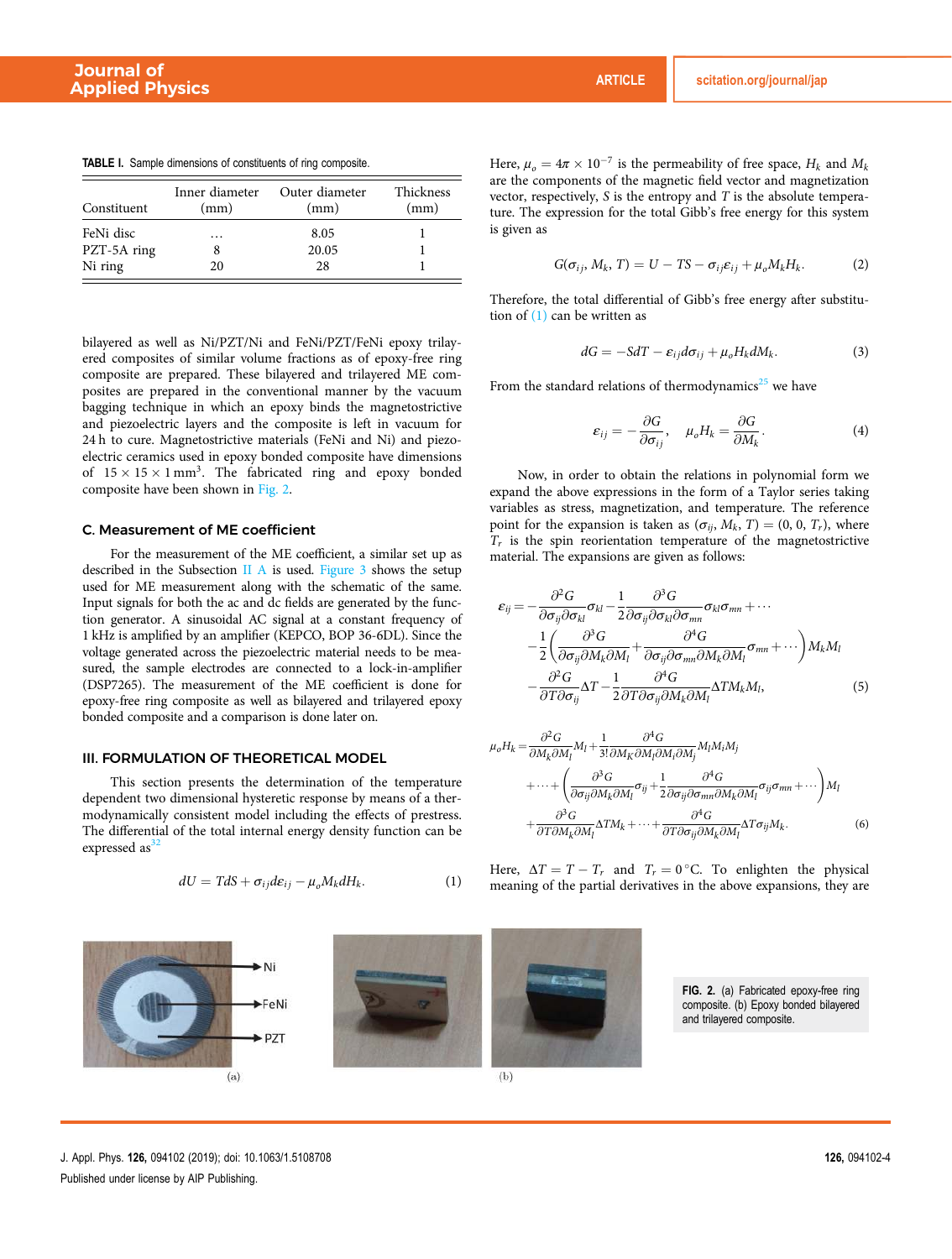

FIG. 3. (a) The experimental setup to measure ME coefficient. (b) Schematic of the experimental setup to measure ME coefficient. A: electromagnet, B: Hall probe, C: aluminum heater plate, D: thermal chamber, E: sample, F: thermocouple, G: Helmholtz coil.

written as

$$
\varepsilon_{ij} = \varepsilon_{ij}^0(\sigma_{kl}) + \varepsilon_{ij}^1(M_k, \sigma_{mn}) + \alpha_{ij}\Delta T - \beta_{ij}\left(\frac{M_k}{M_s}\right)^2 \Delta T, \qquad (7)
$$

$$
H_k = H_k^0(\sigma_{M_l}) + H_k^1(M_l, \sigma_{mn}) + \frac{2\beta_{ij}\sigma_{ij}M_k\delta T}{M_s^2},
$$
 (8)

where each term represents their corresponding coefficients in the above expansion.

Now, in Eqs. (7) and (8), the temperature independent strain and magnetic field can be written  $as<sup>2</sup>$ 

$$
\varepsilon_{ij} = \varepsilon_{ij}^0(\sigma_{kl}) + \varepsilon_{ij}^1(M_k, \sigma_{mn}), \qquad (9)
$$

$$
H_k = H_k^0(M_l) + H_k^1(M_l, \sigma_{mn}).
$$
 (10)

In Eq. (10),  $\varepsilon_{ij}^0$  refers to the elastic strain produced as a result of prestress. This elastic strain has two parts, one linear and the other nonlinear with respect to the stress  $\sigma_{mn}$ . The linear part occurs due to the conventional stress-strain interaction as for any other material and is independent of the domain wall motion. It has a linear relation with the stress  $\sigma_{mn}$  and is described by the use of the flexibility tensor  $S_{ijkl}^{(s)}$ . The nonlinear part results as the effect of the domain wall motion caused due to prestress and is represented by a nonlinear tensor function  $\lambda_{0ij}$ . Therefore, the elastic strain  $\varepsilon_{ij}^0$  can be expressed as

$$
\varepsilon_{ij}^0 = S_{ijkl}^{(s)} \sigma_{kl} + \lambda_{0ij} (\sigma_{mn}). \qquad (11)
$$

 $\varepsilon_{ij}^0$  is the magnetostrictive strain that is a result of magnetization owing its origin to the applied magnetic field. Therefore, it is zero in the absence of the magnetic field and reaches the maximum value when magnetization reaches saturation.  $-\lambda_{0ij}(\sigma_{mn})$  should be the change in the maximum magnetostrictive strain under any prestress. In the D-H model,<sup>25</sup> strain has been shown to depend on the square of magnetization. Therefore, the magnetostrictive strain under a given prestress can be given  $as<sup>2</sup>$ 

$$
\varepsilon_{ij}^1(M_k, \sigma_{mn}) = \left[m_{ijkl} - \frac{\lambda_{0ij}(\sigma_{mn})}{M_s^2} \delta_{kl}\right] M_k M_l, \tag{12}
$$

where the tensor  $m_{ijkl}$  is used to describe the magnetostriction in the absence of prestress. Now, the total magnetization can be decomposed into two components, $37$  a reversible (linear) part and a remanent (nonlinear) part. Also, it is noteworthy that with assumption of hard and rigid magnetostrictive material, coercive field is much lower than the saturation field. $37$  Thus, it can be safely assumed that the contribution of the reversible part in overall magnetization is very small with respect to the remnant part. Therefore, the model can be formulated in terms of the remnant magnetization. Therefore, from here on, magnetization and magnetic field refer to the remnant part of magnetization and magnetic field, respectively.

Magnetization curve does not follow the same path while loading and unloading, which gives rise to hysteresis. To account for this hysteresis, a yield function  $\phi$  is assumed, which should satisfy the yield criteria analogous to the rate independent plasticity theory $8,3$ 

$$
\phi = |\bar{H}| - H_c \le 0. \tag{13}
$$

Here,  $\bar{H}$  represents

$$
\bar{H} = H - H^i,\tag{14}
$$

where *H* is the remnant part of the applied magnetic field, *H<sup>i</sup>* is the internal variable analogous to back stress in the plasticity theory,  $H_c$  is the coercive field of magnetostrictive material analogous to the yield stress. A dissipation potential  $\psi$  is introduced, which corresponds to the part of free energy that is responsible for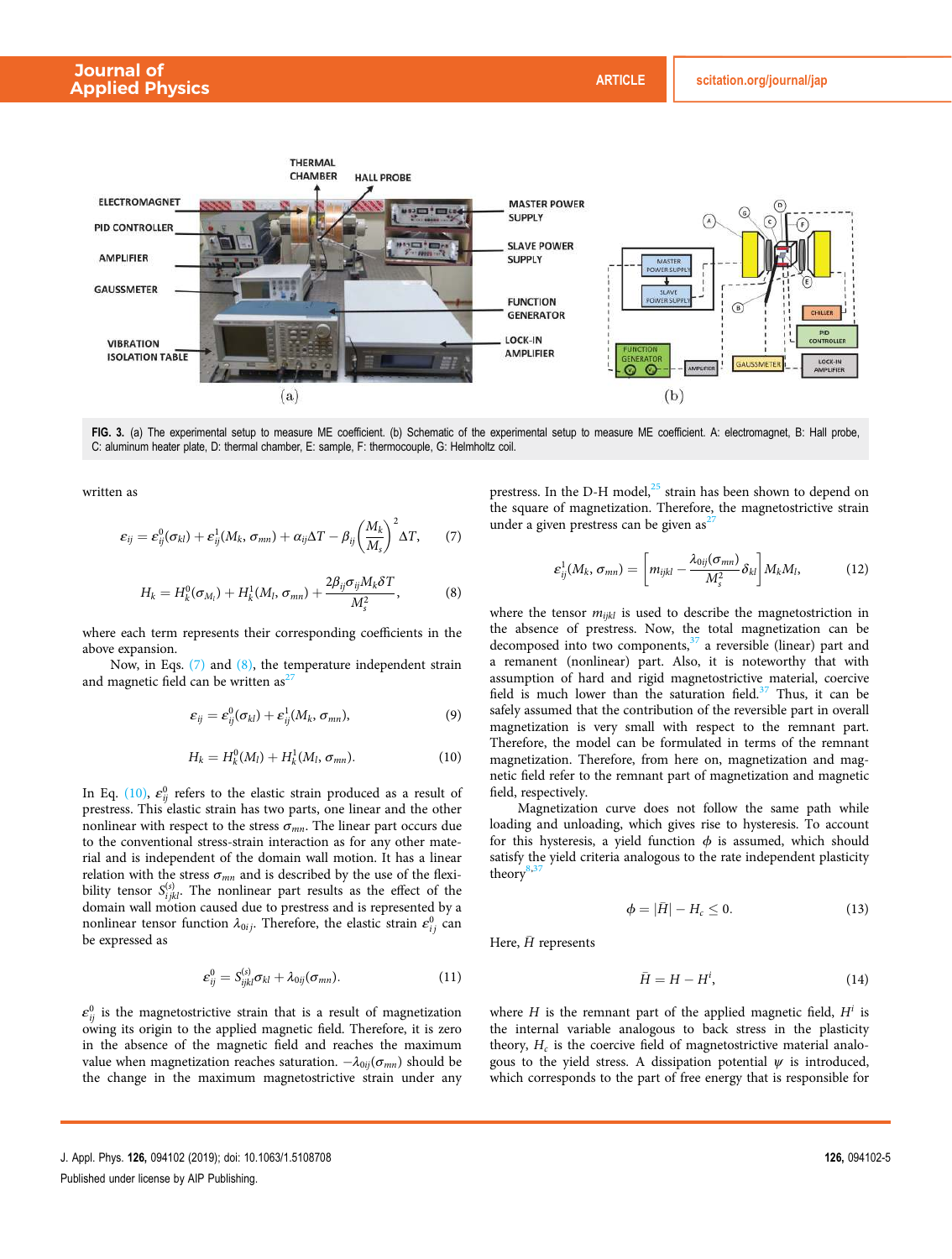the irreversible behavior. The internal variable in terms of dissipation potential is expressed as<sup>8</sup>

$$
H^i = \frac{\partial \psi}{\partial M^i},\tag{15}
$$

where  $M<sup>i</sup>$  is the remnant magnetization.

Now, the internal variable  $H^i$  is evaluated at any discrete time step  $t_n$  by assuming that the parameters corresponding to  $t_{n-1}$  are known and  $M_n = M_{n-1}$ .

A trial function  $\phi_{trial}$  is assumed as follows:

$$
\phi_{trial} = |H_n - H_{n-1}^i| - H_c.
$$
 (16)

If  $\phi_{trial} \leq 0$ , then  $M^i$  remains unchanged, while if  $\phi_{trial} > 0$ , then the internal variable  $H^i$  needs to be updated such that  $\phi = 0$ . Since

$$
\phi = |H_n - H_n^i| - H_c = |H_n - H_{n-1}^i - \Delta H^i| - H_c = 0,
$$
 (17)

Δ*H<sup>i</sup>* can be evaluated as

$$
\Delta H^i = |H_n - H_{n-1}^i| - H_c = \phi_{trial}.\tag{18}
$$

The internal variable can be updated as follows:

$$
H_n^i = H_{n-1}^i + 0.5[\phi_{trial} + |\phi_{trial}|]sign(H_n - H_{n-1}^i). \tag{19}
$$

Since internal variable  $H^i$  is a function of magnetization as in  $(15)$ , vice-versa will also hold true. Thus, to capture the saturation behavior of magnetization, it is expressed as a nonlinear function of the internal variable. Therefore,

$$
M_k^i = f_k(H_l^i). \tag{20}
$$

In Eq. (10),  $H_k^0$  represents the field corresponding to free magnetization ( $\sigma_{mn} = 0$ ) which is given as

$$
H_k^0(M_l^i) = f_k^{-1}(M_l^i). \tag{21}
$$

In this work, a hyperbolic function in the form of  $f(x) =$  $tanh(x)$  has been used as it is seen to better capture the nonlinear relationship between remnant magnetization and internal variable.

 $H_k^1$  represents the field corresponding to magnetization under the application of prestress  $(\sigma_{mn})$  and can be expressed by substituting  $(12)$  in  $(4)$  as

$$
\mu_o H_k = \frac{\partial G}{\partial M_k} = -\frac{\partial}{\partial M_k} \int_0^{\sigma_{ij}} \varepsilon_{ij}^1(m_k, \sigma_{mn}) d\sigma_{ij}, \qquad (22)
$$

$$
H_k^1(M_l, \sigma_{mn}) = -2\mu_o^{-1} \left[ m_{ijkl} M_l \sigma_{ij} - \frac{\Lambda_0(\sigma_{mn})}{M_s^2} \delta_{kl} M_l \right], \qquad (23)
$$

where  $\Lambda_o = \int_0^{\sigma(mn)} \lambda_{0ij}(\sigma_{mn}) d\sigma_{ij}$ .

As mentioned earlier, this model approximates remnant part of the magnetic field as the total magnetic field, thus using  $H_k = H_k^i$ . For low prestress levels, the nonlinear tensor function  $\lambda_{0ij}$ can be linearized by introducing another flexibility tensor  $S_{ijkl}^{m}$ .<sup>27</sup> Therefore, substituting  $(11)$ ,  $(12)$ ,  $(21)$ ,  $(23)$  in  $(9)$  and  $(10)$ , the nonlinear constitutive relation is obtained as

$$
\varepsilon_{ij} = S_{ijkl}\sigma_{kl} + \left[m_{ijkl} - \frac{S_{ijmn}^{(m)}\sigma_{mn}}{M_s^2}\delta_{kl}\right]M_kM_l \tag{24}
$$

and

$$
H_{k}^{i} = f_{k}^{-1}(M_{l}) - \mu_{o}^{-1} \left[ 2m_{ijkl}\sigma_{ij} - \frac{S_{ijmn}^{(m)}\sigma_{ij}\sigma_{mn}}{M_{s}^{2}} \right] M_{l}, \qquad (25)
$$

where

$$
S_{ijkl} = S_{ijkl}^{(s)} + S_{ijkl}^{(m)}.
$$
 (26)

Now, assuming *Sijkl* and *mijkl* to be the fourth order isotropic tensors, the final form of the 3D constitutive relation is obtained as follows:

$$
\varepsilon_{ij} = \frac{1}{E} \Big[ (1 + v)\sigma_{ij} - v\sigma_{kk}\delta_{ij} \Big] + \frac{\lambda_s}{M_s^2} \Big[ \frac{3}{2} M_i^i M_j^i - M_k^i M_k^i \Big( \frac{1}{2} \delta_{ij} + \frac{\tilde{\sigma}_{ij}}{\sigma_s} \Big) \Big] + \alpha_{ij} \Delta T - \beta_{ij} \Big( \frac{M_k}{M_s} \Big)^2 \Delta T,
$$
\n(27)

$$
H_{k}^{i} = \left[\frac{1}{k(\Delta T)M^{i}}f^{-1}\left(\frac{M^{i}}{M_{s}^{T}}\right)\delta_{kl} - \frac{\lambda_{s}}{\mu_{o}M_{s}^{i^{2}}}\left(2\tilde{\sigma}_{kl} - \left(I_{\sigma}^{2} - 3II_{\sigma}\right)\frac{\delta_{kl}}{\sigma_{s}}\right)\right]M_{l}^{i} + \frac{2\beta_{ij}\Delta T\sigma_{ij}M_{k}}{\mu_{0}M_{s}^{2}}.
$$
\n(28)

The above equations represent a 3D hysteretic constitutive model including the effects of prestress and temperature. In the present work, a trilayered nested ring structured ME composite has been considered. Due to symmetry, only one quadrant of the composite has been shown in Fig. 4(b) where line OO' marks the central axis of the ring composite. Now, this part of the composite can be thought of to be composed of number of strips about the central axis OO'. Sufficient number of strips are chosen such that their width is negligible and the analysis is reduced to 2D for each of the individual strips. One such strip has been shown in the figure inclined at any arbitrary angle  $\theta$  with respect to the magnetic field direction. The global and the local coordinate axes has been specified. The magnetic field vector *H<sup>s</sup>* can be resolved into components along the strip and in the direction of the normal to the plane of the strip as  $H_x = H_s \cos \theta$  and  $H_y = H_s \sin \theta$ , respectively. So, the above problem is reduced to the condition of a number of strips subjected to magnetic fields in their X and Y directions.

Therefore, the above 3D constitutive relation can be reduced to a 2D relation. Also, as shown in Fig. 4, the prestress is developed in the x direction of the local coordinate axes due to the press-fit as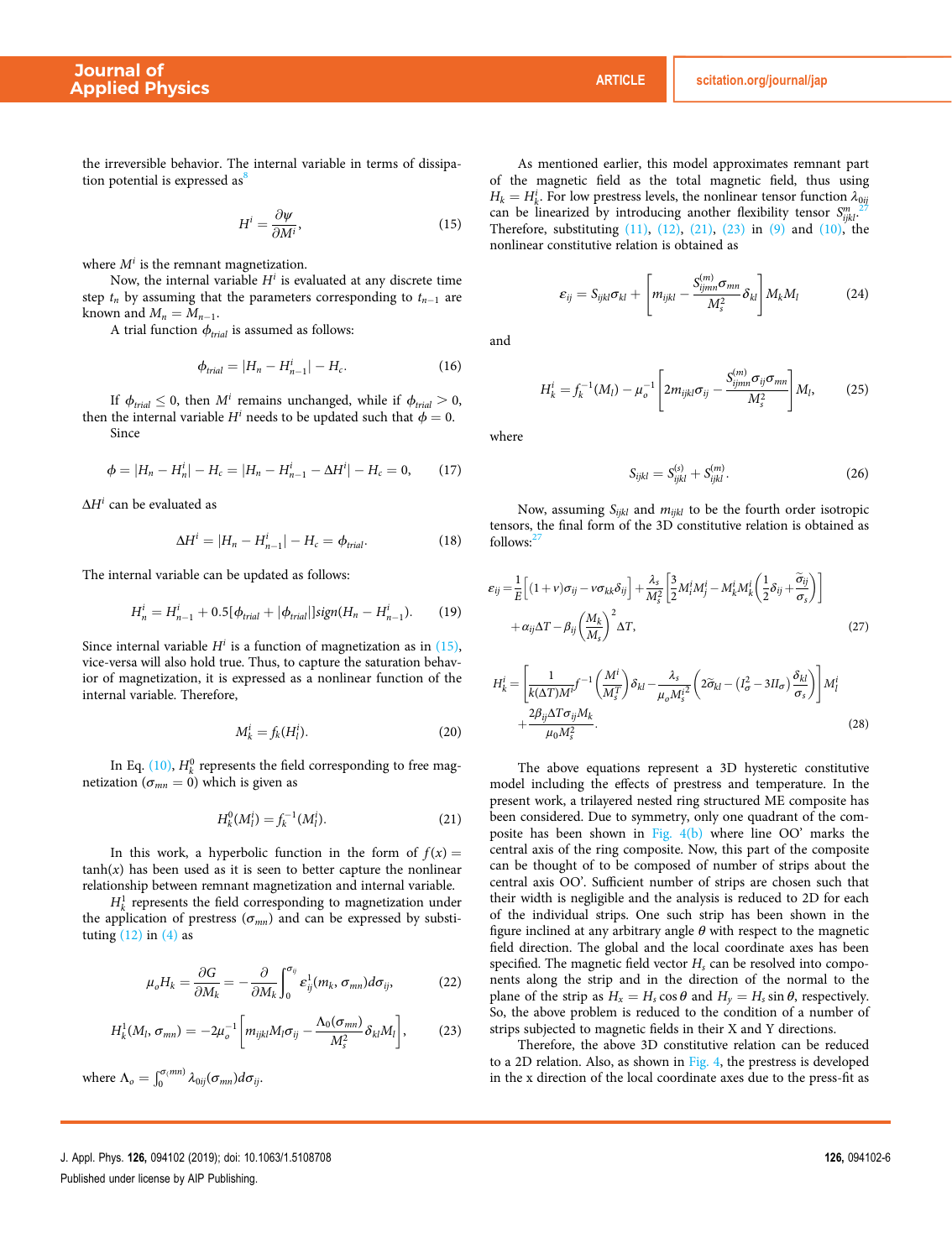discussed previously. To obtain 2D expressions, the stress components out of plane are neglected, i.e.,  $\sigma_z = \tau_{xz} = \tau_{yz} = 0$  and unidirectional prestress condition,  $\sigma_x = \sigma$ ,  $\sigma_y = 0$ ,  $\tau_{xy} = 0$  is imposed.

Thus, for an in-plane magnetic field (along x direction), we get

$$
\varepsilon_{x} = \frac{\sigma}{E} + \frac{\lambda_{s}}{M_{s}^{2}} \left( 1 - \frac{\sigma}{\sigma_{s}} \right) M_{x}^{i2},
$$
\n
$$
\varepsilon_{z} = -\frac{\nu}{E} \sigma + \frac{\lambda_{s}}{M_{s}^{2}} \left( -\frac{1}{2} - \frac{\sigma}{2\sigma_{s}} \right) M_{x}^{i2},
$$
\n
$$
\gamma_{xz} = 0,
$$
\n
$$
H_{x}^{i} = \frac{1}{k} f^{-1} \left( \frac{M_{x}^{i}}{M_{s}} \right) - \frac{\lambda_{s} \sigma}{\mu_{o} M_{s}^{2}} \left( 2 - \frac{\sigma}{\sigma_{s}} \right) M_{x}^{i},
$$
\n
$$
H_{z}^{i} = 0.
$$
\n(29)

Similarly, for the field along the y direction ( perpendicular to strip) relations are obtained as

$$
\varepsilon_{x} = \frac{\sigma}{E} + \frac{\lambda_{s}}{M_{s}^{2}} \left( \frac{1}{2} - \frac{\sigma}{\sigma_{s}} \right) M_{y}^{i2},
$$
\n
$$
\varepsilon_{z} = -\frac{v}{E} \sigma + \frac{\lambda_{s}}{M_{s}^{2}} \left( -\frac{1}{2} + \frac{\sigma}{2\sigma_{s}} \right) M_{y}^{i2},
$$
\n
$$
\gamma_{xz} = 0,
$$
\n
$$
H_{y}^{i} = \frac{1}{k} f^{-1} \left( \frac{M_{y}^{i}}{M_{s}} \right) - \frac{\lambda_{s} \sigma}{\mu_{o} M_{s}^{2}} \left( -1 - \frac{\sigma}{\sigma_{s}} \right) M_{y}^{i}.
$$
\n(30)

Equations (29) and (30) give the magnetic field and strain due to a field in along the x direction and perpendicular to the plane of the strip, respectively, without including the temperature effect.

Now, saturation magnetization is found to vary with temperature in accordance with the following relation: $2<sup>9</sup>$ 

$$
M_S^T = M_S \frac{\left[1 - \left(\Delta T + T_r + 273\right)/(T_C + 273)\right]^{1/2}}{\left[1 - \left(T_r + 273\right)/(T_c + 273)\right]^{1/2}},\tag{31}
$$

where the superscript  $T$  denotes the temperature,  $T_r$  is the spin reorientation temperature =  $0^{\circ}$ C,  $T_C$  is the Curie temperature of the magnetostrictive material. Therefore, total magnetostrictive strain in the x and z directions including the temperature effect is given as

$$
\varepsilon_x = \frac{\lambda_s M_x^2}{M_s^2} \left( 1 - \frac{\sigma}{\sigma_s} \right) - \frac{\beta \Delta T M_x^2}{M_s^2} + \frac{\lambda_s M_y^2}{M_s^2} \left( -\frac{1}{2} - \frac{\sigma}{\sigma_s} \right) - \frac{\beta \Delta T M_y^2}{M_s^2},
$$
\n
$$
\varepsilon_z = \frac{\lambda_s M_x^2}{M_s^2} \left( -\frac{1}{2} - \frac{\sigma}{2\sigma_s} \right) - \frac{\beta \Delta T M_x^2}{M_s^2} + \frac{\lambda_s M_y^2}{M_s^2} \left( -\frac{1}{2} + \frac{\sigma}{2\sigma_s} \right) - \frac{\beta \Delta T M_y^2}{M_s^2}.
$$
\n(32)

The remnant part of total magnetic field along x and y directions can be, respectively, given as

$$
H_x^i = \frac{1}{k} f^{-1} \left( \frac{M_x^i}{M_s} \right) - \frac{\lambda_s \sigma}{\mu_o M_s^2} \left( 2 - \frac{\sigma}{\sigma_s} \right) M_x^i - \frac{2\beta \Delta T \sigma M_x^i}{\mu_o M_s^2},
$$
  
\n
$$
H_y^i = \frac{1}{k} f^{-1} \left( \frac{M_y^i}{M_s} \right) - \frac{\lambda_s \sigma}{\mu_o M_s^2} \left( -1 - \frac{\sigma}{\sigma_s} \right) M_y^i - \frac{2\beta \Delta T \sigma M_y^i}{\mu_o M_s^2}.
$$
\n(33)

As shown in Fig.  $4(a)$ , the strain from the two magnetostrictive materials is transferred to the sandwiched piezoelectric material. But in the composite assembly, the strain of the magnetostrictive phase will not be the same as when they are free as the piezoelectric phase will offer resistance to the expansion. To account for this, a temperature dependent coefficient  $C_f$ , which is one of the model parameters, is introduced and is multiplied with the obtained free strain. Note that here free strain refers to the strain of the individual magnetostrictive material subjected to a magnetic field when they are not in the composite assembly. Thus, the total strain on the piezoelectric phase along the x and z directions is obtained. Now, the electric field generated across the thickness of the PZT strip is calculated by

$$
E_z = -\frac{1}{\kappa_{33}} (e_{31} \varepsilon_x + e_{33} \varepsilon_z), \tag{34}
$$



FIG. 4. (a) The schematic of the ring ME sample. (b) Schematic of the top view of a quadrant of the ring composite (since the four quadrants are symmetric); Schematic of a strip from the quadrant of the sample being subjected to magnetic field.

J. Appl. Phys. 126, 094102 (2019); doi: 10.1063/1.5108708 126, 094102-7 Published under license by AIP Publishing.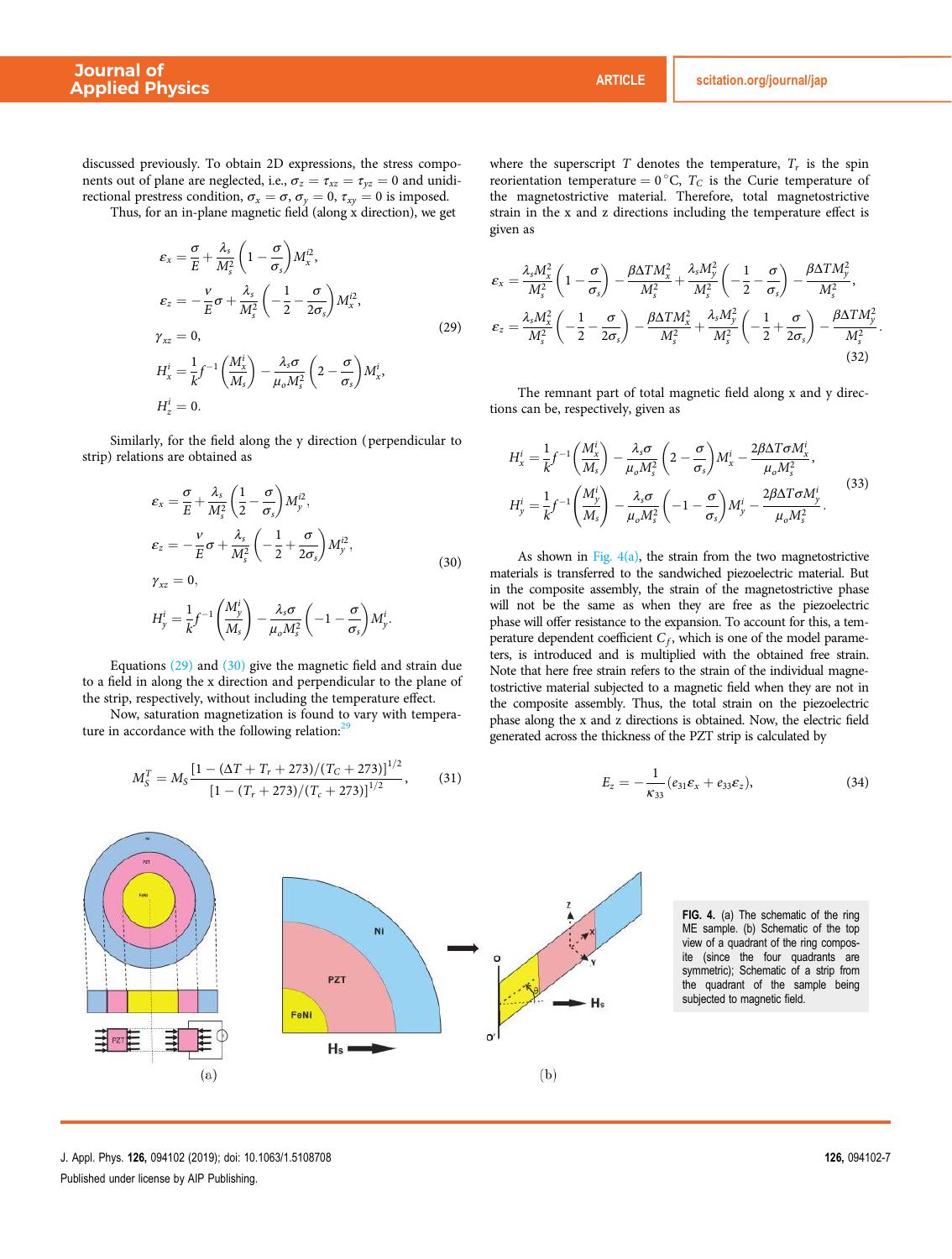where  $\kappa_{33}$  and  $e_{ii}$  are piezoelectric coupling and strain coefficients, respectively. Once the electric field across the thickness is known, the ME coefficient can be calculated by  $\alpha_{ME} = E_{ac}/H_{ac}$ . The ME coefficient for all the strips are calculated and the mean value is taken, as the composite is considered to be composed of many strips as mentioned earlier. Now, since the ME composite considered shows a self-biased effect, this effect is incorporated in the model by introducing a temperature dependent model parameter *C<sup>s</sup>* termed as self-biased constant, which has same dimensions as that of  $\alpha_{ME}$ . The constant  $C_s$  is added to the obtained  $\alpha_{ME}$  until the value of ME coefficient becomes maximum and thereafter, a loop is used to neutralize the effect of added  $C_s$  by deducting the value depending on the field as shown below

$$
\alpha_{ME}^* = \alpha_{ME} - \left(\frac{C_s}{H_{\alpha_0} - H_{\alpha_{\text{max}}}}\right) (H_{\text{current}} - H_{\alpha_{\text{max}}}). \tag{35}
$$

Here,  $\alpha_{ME}^*$  is the updated ME coefficient, whereas  $H_{\alpha_0}$  and  $H_{\alpha_{max}}$  are the magnetic fields at which the ME coefficient becomes zero and maximum, respectively. Therefore, as the field increases, more *C<sup>s</sup>* gets deducted up to the point where it's contribution to α*ME* becomes zero.

## IV. RESULTS AND DISCUSSION

This section provides the experimental results of fabricated epoxy-free ring composites and epoxy bonded composites as well as a comparison of the simulated and experimental result.

#### A. Studies on magnetostriction

#### 1. Experimental magnetostriction for Ni and FeNi

To understand the behavior of the ME composite, magnetostriction measurements were done on the individual magnetostrictive phases at different temperatures. Figures  $5(a)$  and  $5(b)$  show the temperature dependent longitudinal and transverse magnetostrictive strain for nickel and FeNi, respectively. The positive and negative strains in the figure depict the longitudinal and transverse strains, respectively.

It is seen that with an increase in temperature, both the longitudinal and transverse saturation magnetostrictive strain decreases for both the materials. This is because the magnetostrictive phenomenon is primarily obtained as a result of the motion of the domains in one direction and the interaction of magnetic dipoles with each other which gives rise to interaction energy.<sup>38</sup> When the temperature is increased, the thermal energy increases, thereby increasing the random motion of the domains and making it difficult for the domains to align in the direction of applied field. If the temperature is further increased, there comes a point at which the thermal energy is so high in comparison to the interaction energy that it is impossible to align the domains in one direction irrespective of the field applied. This temperature is termed as the Curie temperature. This results in a decreased value of the magnetostrictive strain at high temperatures as is evident from Fig. 5.

#### 2. Simulated magnetostriction

Figure 6 gives the comparison of the simulation result with the experimentally obtained magnetostriction result for nickel at temperatures of 25 °C and 125 °C. The strain from the model is calculated from the expressions (32) derived in Sec. III. The material parameters for nickel used in the model are:  $\chi_m = 13.33, M_s = 0.55T$ ,  $\sigma_s = 220 \text{ MPa}, \quad \lambda_s = 35 \mu\text{S}, \quad \beta = 0.008 \degree \text{C}, \quad T_C = 360 \degree \text{C}.$  The strain predicted by the model is in agreement with the experimental result.

## B. Studies on ME coefficient

## 1. ME measurement for FeNi/PZT/Ni ring composite

Measurement of the ME coefficient has been done on the fabricated epoxy-free ring composites and epoxy bonded conventional bilayered and trilayered composites. Figure 7 shows the measured ME coefficient of the epoxy-free ring composite at varying temperatures. ME response of all the measured composites of different configurations shows the conventional trend of



FIG. 5. (a) Magnetostriction of nickel—experimental results at 25°C, 50°C, 100°C, and 125°C. (b) Magnetostriction of FeNi—experimental results at 25°C, 50°C, 100 $\,^{\circ}$ C, and 125 $\,^{\circ}$ C (L: longitudinal; T: transverse).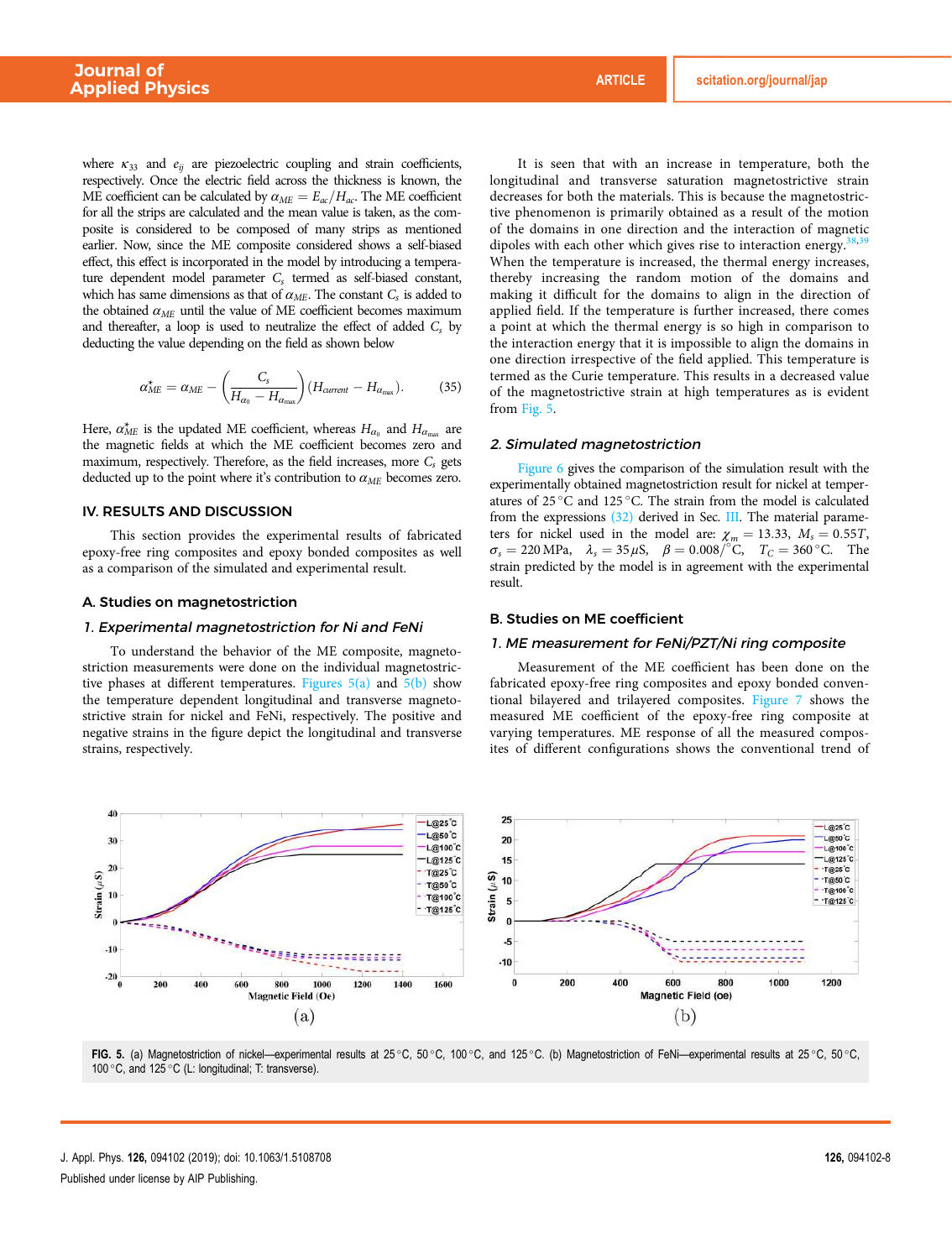

FIG. 6. Magnetostriction of nickel-experimental and simulation results at  $25^{\circ}$ C and 125 $^{\circ}$ C. E: experimental; S: simulation; L: longitudinal; T: transverse.

first increasing, attaining a peak value and then decreasing with respect to the increasing bias field. ME coefficient  $\alpha$  is mathematically expressed as

$$
\alpha_{ME} = \frac{\partial E}{\partial H} = \left(\frac{\partial S}{\partial H}\right) \left(\frac{\partial E}{\partial S}\right). \tag{36}
$$

The term  $\left(\frac{\partial S}{\partial H}\right)$  in the above expression is termed as the piezomagnetic coefficient conventionally denoted as "d" and is the slope of the bias field vs magnetostriction curve. It is seen that ME coefficient is directly proportional to piezomagnetic coefficient. The dependence of piezomagnetic coefficient on the bias magnetic field for Ni at room temperature has been obtained from the magnetostriction curve and shown in Fig. 8. It is seen that the curve first increases and then decreases, which results in the similar trend for the ME coefficient. Similar reason holds true for FeNi as well. It is also seen that with an increase in temperature, the obtained ME coefficient decreases. The reason for this may be attributed to the fact that the increase in temperature leads to a decrease in magnetostrictive strain. Therefore, net strain to the PZT also decreases, which leads to decrement in the developed voltage across the electrodes giving a lower ME coefficient. Another noticeable behavior is the self-biased character of the triring composite, i.e., at zero bias field it shows a ME coefficient of  $35 \text{ mV cm}^{-1} \text{Oe}^{-1}$ . Whenever a magnetostrictive material is subjected to tensile (or compressive) stress, the domains tend to rotate in the direction parallel (or perpendicular) to the applied



FIG. 7. Magnetoelectric coefficient of FeNi/PZT/Ni ring composite at  $25^{\circ}$ C, 50 °C, 75 °C, 100 °C, 125 °C, and 150 °C.

stress. Treating the problem analogous as that of thick wall cylinder under uniform boundary pressure, $40$  it can be shown that the domains in nickel get aligned in the direction tangent to nickel ring, whereas in FeNi, they align along the thickness direction. $^{22}$ This alignment of domains leads to the generation of a magnetization which in turn is manifested in terms of strain. This strain leads to the self-biased behavior of the ring composite, which is observed only under the application of prestress.

## 2. ME measurement for Ni/PZT/Ni and FeNi/PZT/FeNi epoxy bonded composite

To study the relative performance of epoxy-free ring composites with conventional epoxy bonded composites at elevated temperatures, ME measurements were done on the prepared Ni/PZT/Ni and FeNi/PZT/FeNi trilayered epoxy bonded composite of similar volume fraction at different temperatures. Figures 9(a) and  $9(b)$  show the ME coefficient of the trilayered epoxy bonded composites. For both the composites, the maximum ME coefficient is found to be around  $80 \text{ mV cm}^{-1} \text{O}e^{-1}$ , which is similar to that obtained for the ring composite  $(79.5 \,\text{mV cm}^{-1} \,\text{O} \text{e}^{-1})$ . Also, in the case of epoxy bonded layered composite, no self-biased character is seen as there is no prestress involved. Another observation worth mentioning is that with an increase in temperature, the performance of the epoxy bonded composites falls drastically as opposed to the epoxy-free ring composite where the performance is comparatively very good even at elevated temperatures  $(40 \,\mathrm{mV \, cm^{-1} \, O e^{-1}}$ at 125 $\degree$ C). This can be attributed to the fact that in epoxy bonded



FIG. 8. Magnetic field dependence of piezomagnetic coefficient  $d_{11}$  for Ni at room temperature.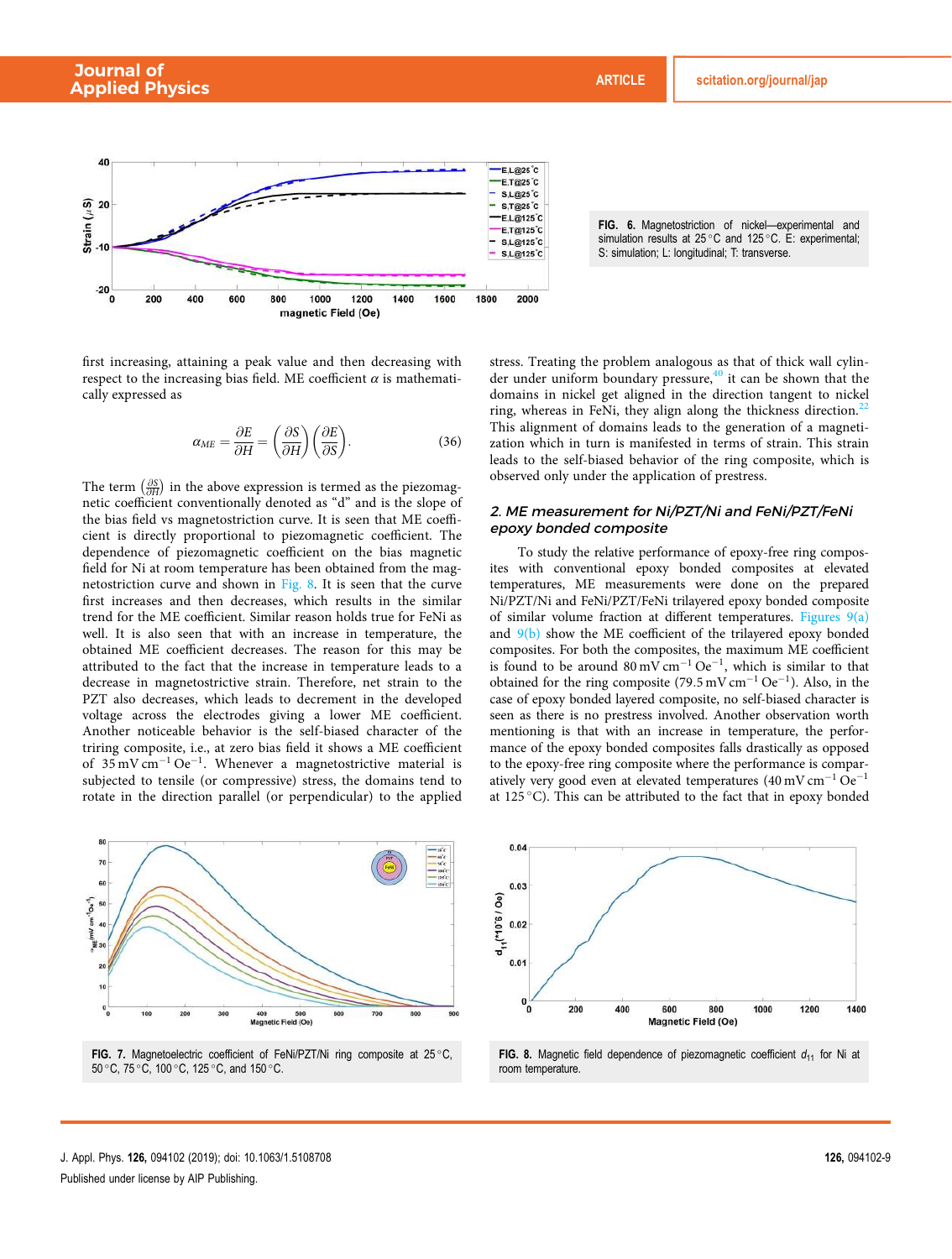

FIG. 9. (a)  $\alpha_{ME}$  for Ni/PZT/Ni trilayered epoxy bonded composite at different temperatures. (b)  $\alpha_{ME}$  for FeNi/PZT/FeNi trilayered epoxy bonded composite at different temperatures.

composites, the obtained ME coefficient is largely dependent on the properties of the epoxy, which acts as the medium of strain transfer from the magnetostrictive to the piezoelectric phase. At higher temperatures, the properties of the epoxy degrade drastically, thereby leading to a decreased strain transfer resulting in the fall of the obtained ME coefficient. This also explains the reason behind the ring composites displaying appreciable self-biased characteristic even at elevated temperatures  $(18 \text{ mV cm}^{-1} \text{ Oe}^{-1}$  at  $125 \degree \text{C}$ ), which makes their use feasible in high temperature microdevices.

## 3. ME measurement for Ni/PZT and FeNi/PZT ring composite

In order to determine the effectiveness of trilayered composites as opposed to bilayered ones, Ni/PZT and FeNi/PZT ring composites with similar volume fractions of the magnetostrictive and piezoelectric material as in trilayered composites are fabricated and ME measurements are done. Figures  $10(a)$  and  $10(b)$  show the obtained experimental results for Ni/PZT and FeNi/PZT ring composite, respectively. The maximum ME coefficient measured at room temperature measured for Ni/PZT ring composite is  $62 \text{ mV cm}^{-1} \text{O}e^{-1}$ , which is around 20% less than that measured for triphase ring composites. Self-biased character also gets decreased by about 15%. This fall in value may be because of the absence of the inner magnetostrictive material, which leads to the strain transfer to PZT only from one of the faces (on the outer diameter). Similar measurements on FeNi/PZT ring composite show a maximum value of  $24 \text{ mV cm}^{-1} \text{Oe}^{-1}$ . This decrement could be because FeNi gives less magnetostrictive strain than Ni. The self-biased character in FeNi/PZT ring composite is significantly reduced because as discussed earlier, prestress causes the domains in FeNi to align along the thickness of the sample, thereby generating the internal field along thickness direction. Therefore, the strain also occurs in the same direction and thus the strain transfer from FeNi to PZT is parallel to the contact surface (along the contact surface in thickness direction). Therefore, this leads to a low strain transfer, which results in a significant decrease in the self-biased nature of the composite.



FIG. 10. (a)  $\alpha_{ME}$  for Ni/PZT epoxy-free ring composite at different temperatures. (b)  $\alpha_{ME}$  for FeNi/PZT epoxy-free ring composite at different temperatures.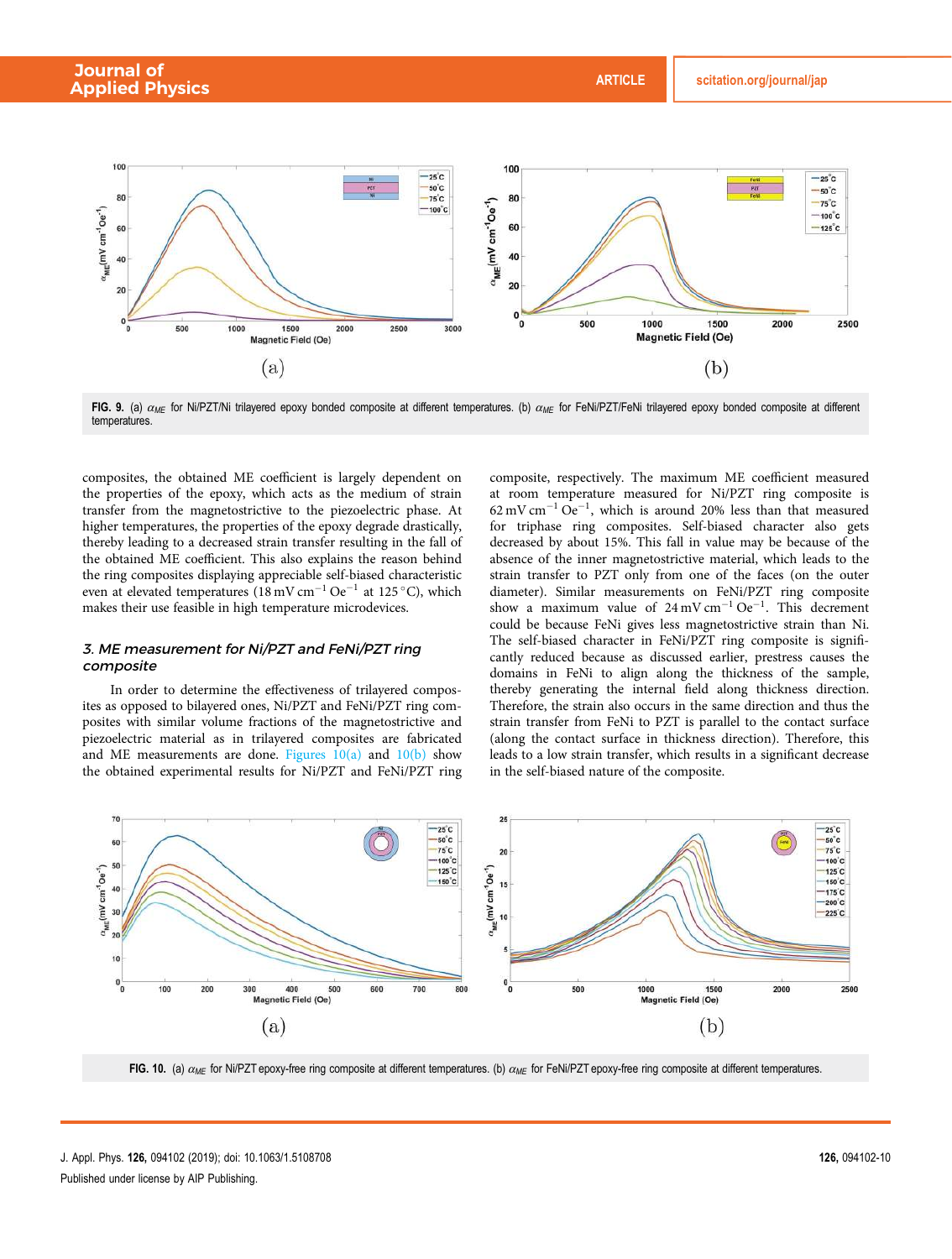

FIG. 11. (a)  $\alpha_{\text{ME}}$  for Ni/PZT epoxy bonded layered composite at different temperatures. (b)  $\alpha_{\text{ME}}$  for FeNi/PZT epoxy bonded layered composite at different temperatures.

## 4. ME measurement for Ni/PZT and FeNi/PZT epoxy bonded composite

The results for two phase ring composites were further compared with epoxy bonded Ni/PZT and FeNi/PZT bilayered composites of similar individual volume fractions. Figures 11(a) and  $11(b)$  show the measured value of ME coefficient for Ni/PZT and FeNi/PZT epoxy bonded bilayered composites, respectively. As is observed from the plot  $11(a)$ , the maximum ME coefficient for Ni/PZT epoxy composite is slightly less than that of Ni/PZT ring composite at room temperature. When the temperature is increased, there is a rapid fall in the value of ME coefficient and at  $150^{\circ}$ C epoxy composite gives a maximum of  $8\,\mathrm{mV}\,\mathrm{cm}^{-1}\,\mathrm{Oe}^{-1}$  as opposed to  $34 \text{ mV cm}^{-1} \text{O}e^{-1}$  obtained in the case of similar ring composite. Similarly, for FeNi/PZT epoxy composite, the maximum value of ME coefficient at room temperature is  $23 \text{ mV cm}^{-1} \text{Oe}^{-1}$ , which is nearly same as obtained for FeNi/PZT ring composite but with increase in temperature the decrement in case of epoxy composite is very high as compared to ring composite. At 125 °C, the decrement in the value for epoxy composite is nearly 77%, whereas for epoxyfree ring composite the decrement is only 15%. The reason for this can directly be attributed to the degraded properties of epoxy at elevated temperatures as discussed earlier. Since the prestress is absent in case of epoxy bonded composites, negligible self-biased behavior is observed. A point worth mentioning is that even at temperatures as high as  $225^{\circ}$ C, ring composites performs fairly well and gives a maximum ME coefficient of around  $11 \, mV \, \text{cm}^{-1} \, \text{O} \text{e}^{-1}$  whereas in case of epoxy bonded composites it becomes difficult to realize the ME coefficient even at temperatures of  $125^{\circ}$ C.

Another notable observation is the manifestation of the peak of ME response at different bias fields for different configurations. Table II provides the bias magnetic fields at which samples of different configurations show the maximum value of the ME coefficient at room temperature.

The bias field required for attaining maximum ME response in the case of Ni/PZT/FeNi and Ni/PZT ring composite is considerably low as compared to any other configuration. This may be attributed to the effect of prestress, which imparts a considerable degree of magnetization in the material without the application of any bias field. However, this is not manifested significantly in FeNi/PZT ring composite as the domains align in the transverse direction as discussed earlier in Sec. IV B 1 and, therefore, a lower field is required for the switching of the remaining domains.

Thus, from the above results, it is seen that at room temperature, the performance of the fabricated epoxy-free ring composite is equivalent and even better in some cases as compared to epoxy bonded composites. At elevated temperatures, the performance of ring composite is much better as compared to epoxy bonded composites. Also, with the presence of prestress, the ring composite shows considerable self-biased behavior even at high temperatures making its use possible in high temperature microdevices, whereas no such behavior is seen in the case of epoxy bonded composites due to the absence of prestress.

## 5. Simulated ME coefficient for FeNi/PZT/Ni ring composite

A 2D hysteretic model capturing the effects of temperature and prestress has been developed to predict the behavior of the ring structured ME composite at a given temperature. Same properties of nickel as mentioned before in Sec. IV A 2 has been used. The properties of FeNi that has been used are given as:  $\chi_m^{}=10,~\dot{M_s}=1.179$  T,  $\sigma_s^{}=220$  MPa,  $\lambda_s^{}=21\,\mu$ S,  $\beta=0.007/°$ C,

TABLE II. Bias fields corresponding to maximum ME response.

| Sample configuration           | Bias field at maximum $\alpha_{ME}$ |  |  |
|--------------------------------|-------------------------------------|--|--|
| Ni/PZT/FeNi ring               | 150                                 |  |  |
| Ni/PZT/Ni trilayered epoxy     | 750                                 |  |  |
| FeNi/PZT/FeNi trilayered epoxy | 970                                 |  |  |
| Ni/PZT ring                    | 130                                 |  |  |
| FeNi/PZT ring                  | 1390                                |  |  |
| Ni/PZT bilayered epoxy         | 315                                 |  |  |
| FeNi/PZT bilayered epoxy       | 770                                 |  |  |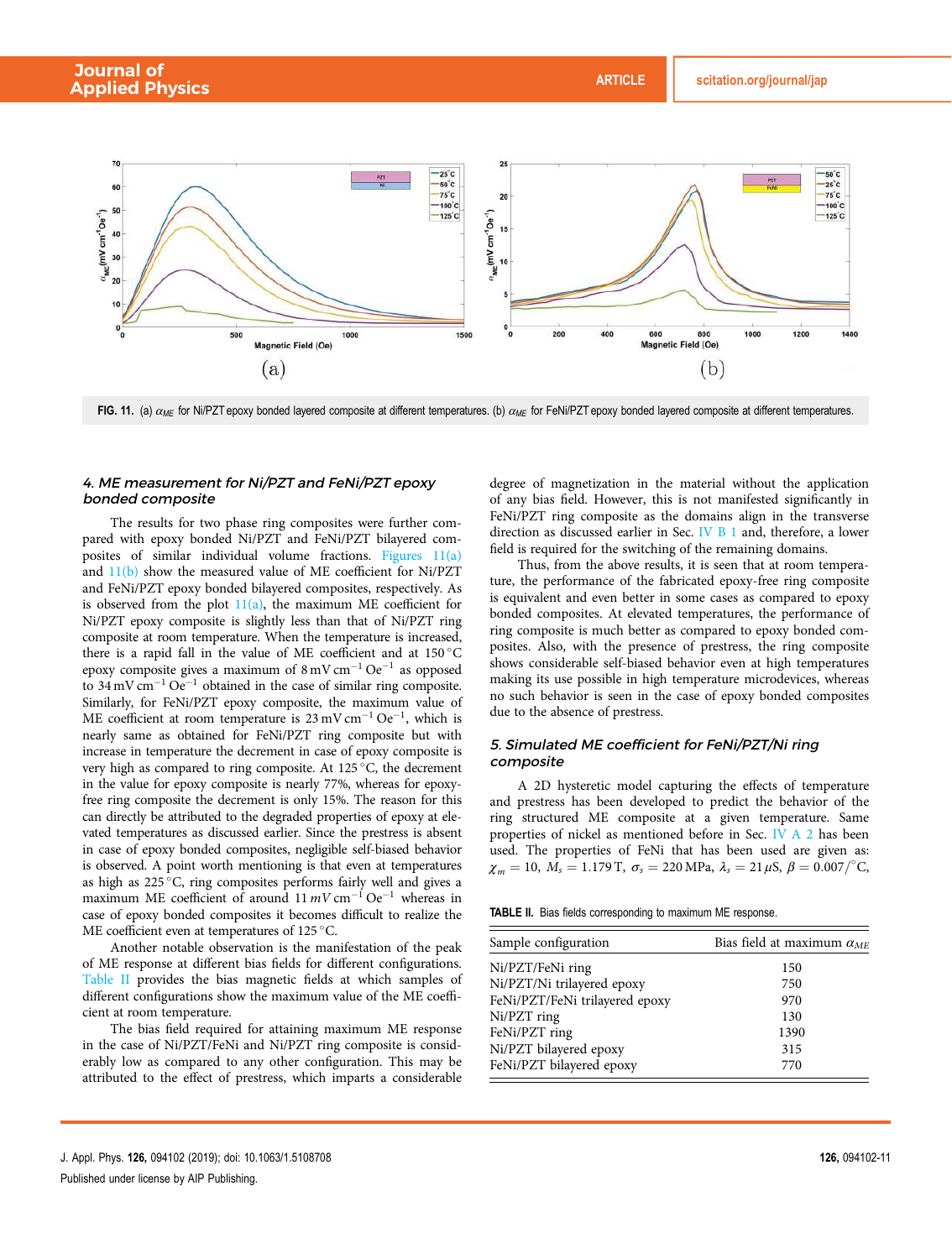

FIG. 12. ABAQUS results for the prestress developed at the Ni/PZT interface of the FeNi/PZT/Ni ring composite.

 $T_C = 510$  °C. The material properties for piezoelectric material at room temperature has been taken as  $\kappa_{33} = 16.4 \times 10^{-9} \text{ C}^2/\text{N m}^2$ ,  $e_{31} = -4.235 \text{ C/m}^2$ ,  $e_{33} = 21.94 \text{ C/m}^2$ , where  $\kappa_{ij}$  and  $e_{ij}$  are the piezoelectric coupling and strain coefficients, respectively. Since the properties of the piezoelectric material vary with variations in temperature, the above properties at higher temperatures have been taken from Ref. 41. It is evident from the experimental results that the prestress developed at the Ni/PZT interface plays a vital role in the obtained behavior of the ring composite. In order to determine this prestress, the Ni/PZT ring structure of similar dimensions as used in experiment has been simulated in ABAQUS, the results of which have been shown in Fig. 12. From the simulated result, the value of prestress considered in the model is 61 MPa.

Figure 13 presents the simulation results from the model and their comparison with the experimental results for FeNi/PZT/Ni ring composite at temperatures of  $25^{\circ}$ C,  $75^{\circ}$ C, and  $150^{\circ}$ C. The model is able to successfully predict the experimental results at all the given temperatures with slight deviations at high fields.



FIG. 13. Experiment vs simulation ME coefficient for the FeNi/PZT/Ni ring composite at 25 °C, 75 °C, and 150 °C (frequency of ac signal  $=$  1 kHz). E: experiment; S: simulation.

#### V. CONCLUSION

Press-fit epoxy-free nested ring structured FeNi/PZT/Ni, FeNi/PZT, and Ni/PZT ME composites have been fabricated. For a comparative study, conventional epoxy bonded trilayered Ni/PZT/Ni and FeNi/PZT/FeNi along with bilayered FeNi/ PZT and Ni/PZT ME composites have also been prepared. Magnetostriction measurements on individual magnetostrictive components and ME measurements on the above mentioned ME composites at various temperatures are done. A thermodynamically consistent 2D hysteretic model taking into account the effects of prestress and temperature has been developed to predict the behavior of the epoxy-free triring composite. The major observations from the experiments and simulation are:

(a) For individual magnetostrictive materials (Ni and FeNi), saturation longitudinal and transverse magnetostrictive strains decrease as the temperature is increased. The developed model is able to predict the magnetostrictive strain at different temperatures.

(b) At room temperature, the performance of epoxy-free ring composites is either equivalent or in some cases better than that of epoxy bonded composites of similar material constituents with similar volume fractions of the magnetostrictive and piezoelectric material. The performance of nickel based composites are better than FeNi based composites.

(c) The ME coefficient decreases with an increase in temperature for fabricated epoxy-free ring and epoxy bonded layered composite but the decrement in the case of the ring composite is much less as compared to that of epoxy bonded composites.

(d) Ring composites are found to show reasonable self-biased behavior, which is not observed in epoxy bonded layered composites.

(e) Unlike epoxy bonded composites, ring composites show good ME response and self-biased character even at temperatures above 150 °C, which makes their use feasible in high temperature microdevices.

(f) The developed composite model is able to predict the behavior of the epoxy-free FeNi/PZT/Ni triring composite at varying temperatures with slight deviations at higher fields.